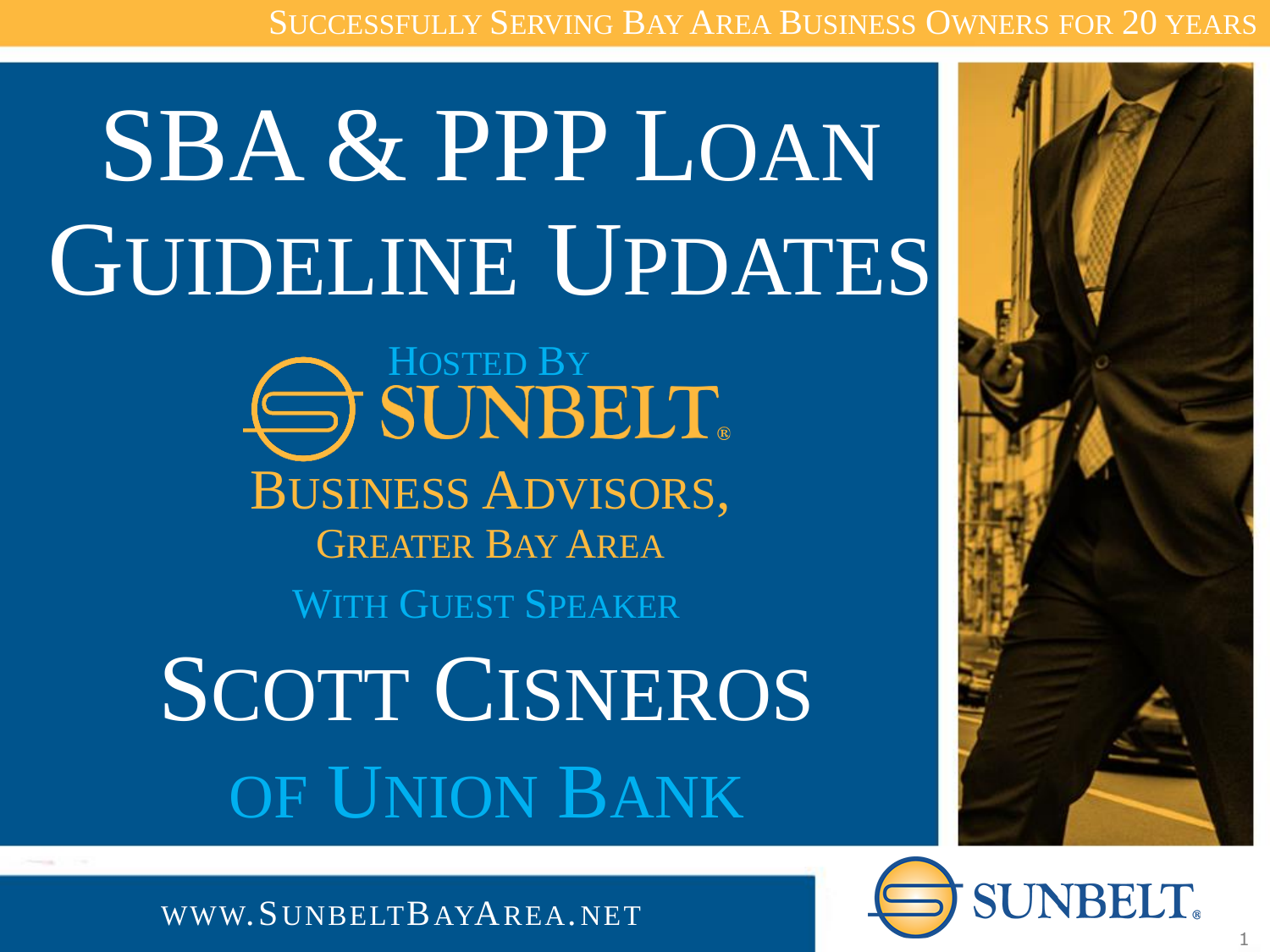## Sunbelt, Greater Bay Area SBA & PPP Loan Updates

## **About Sunbelt Business Advisors**

- **Sunbelt's Business Listing Database, ~ \$3 Billion**
- **More High Value Listings (\$1M+) than any other Brokerage**
- **Largest Proprietary Listing and Buyer Database**
- **Proven Processes for over 40 Years**
- **We are here for you - Serving California 20+ years**
- **Experienced Advisors- Business Owners & Executives**
- **Align to Your Unique Business Value**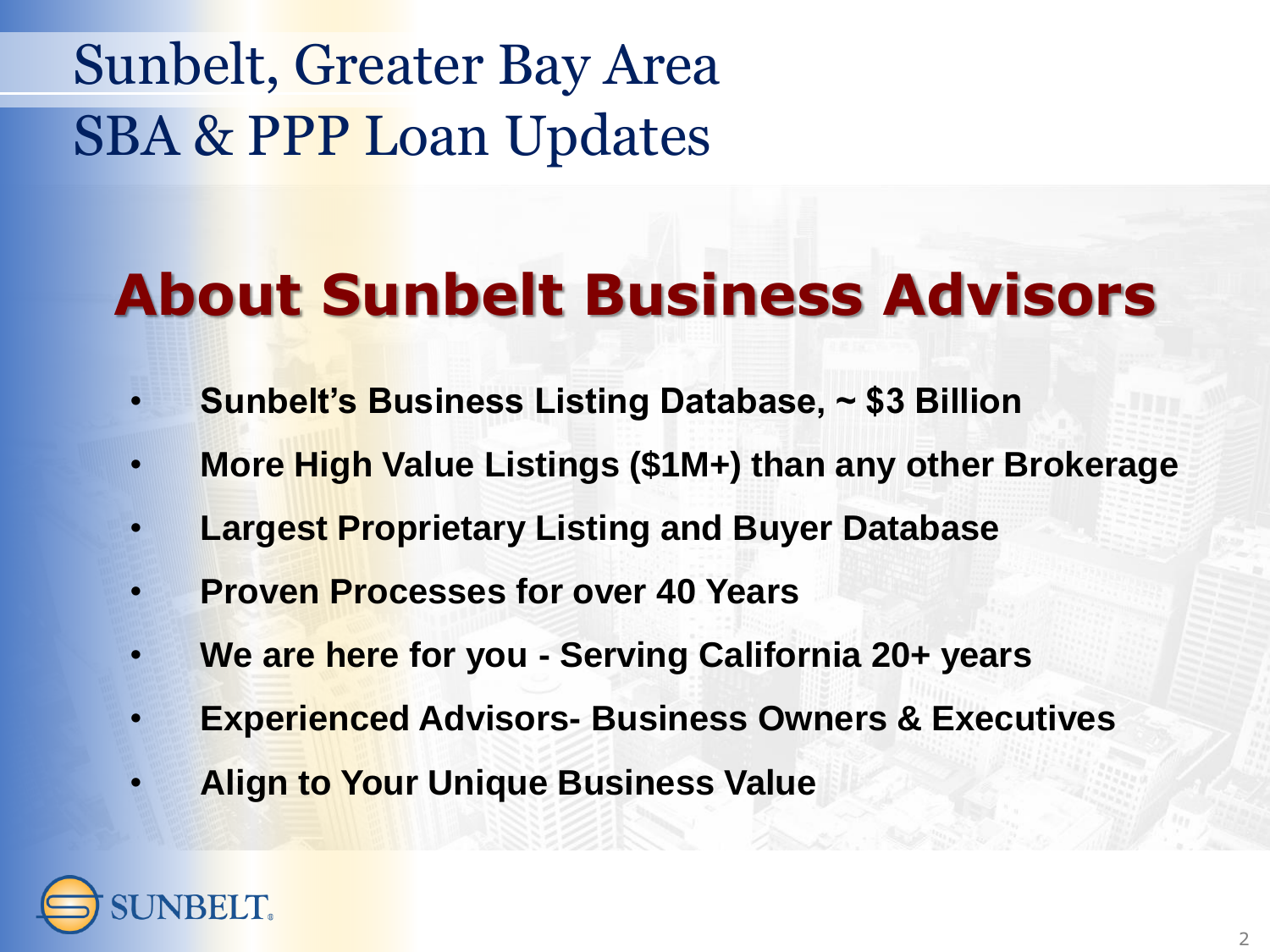# UnionBank

**1415 L St Suite 740, Sacramento, CA 95814**

**Scott Cisneros VP/SBA Commercial Loan Officer (916)321-6731 Scott.Cisneros@UnionBank.com**

**Presentation to Sunbelt via Webinar**

February 25th. 2021

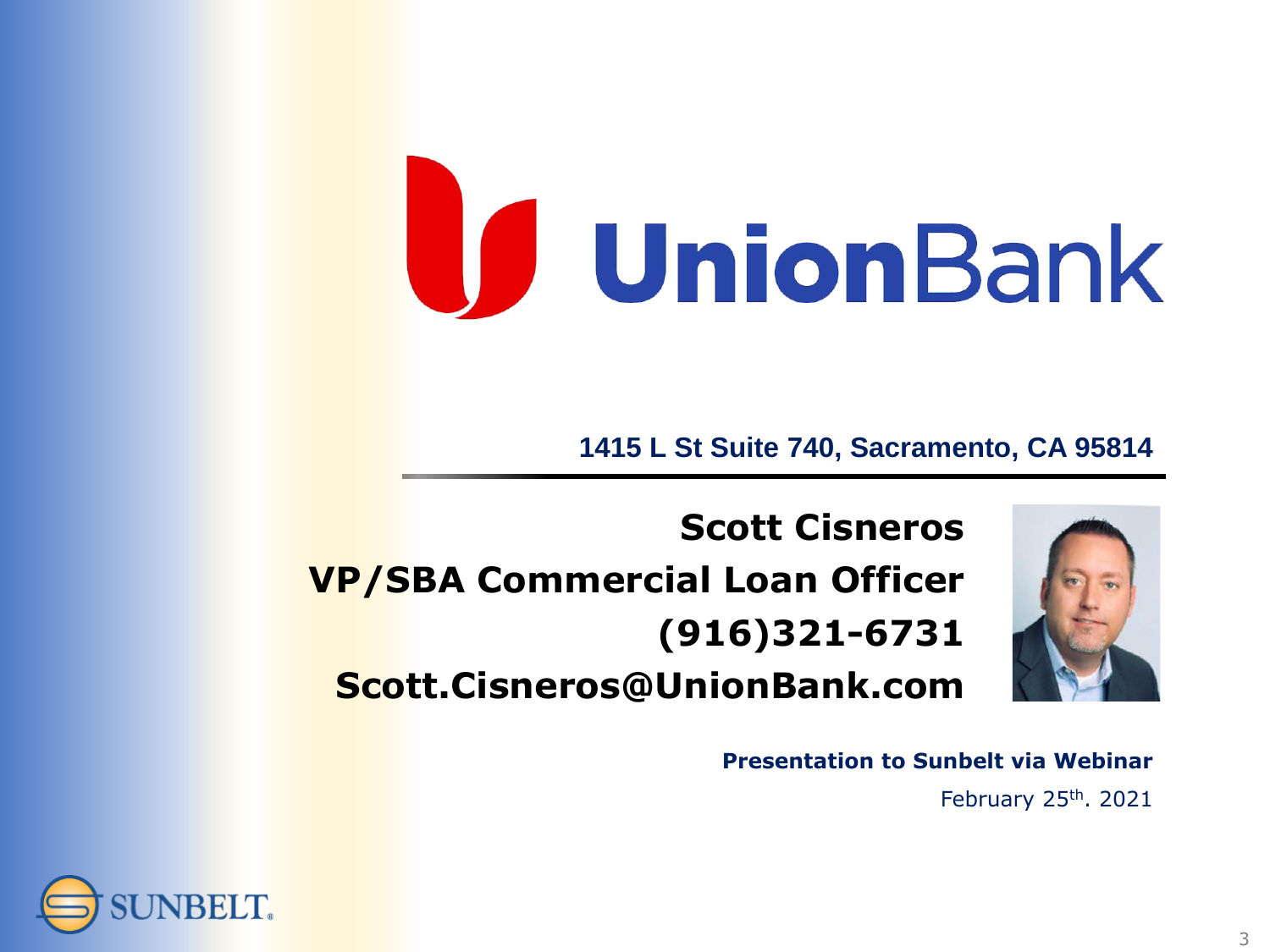## UNION BANK, SBA LOANS Scott Cisneros | Background

## **VP/SBA Commercial Loan Officer**

- **Over 15 years of Banking industry Experience**
	- 10 Years working in SBA Lending
- **SBA Commercial Loan Officer with Union Bank for 2 years**
- **Union Bank is the #1 7(a) SBA Lender in California.**
	- Scott funded \$20M in loans in 2020
- **Goal is to be a resource for borrower education**
	- Reviews policy updates daily
	- Source: SBA's SOP (Standard Operating Procedure)

**ion**Bank

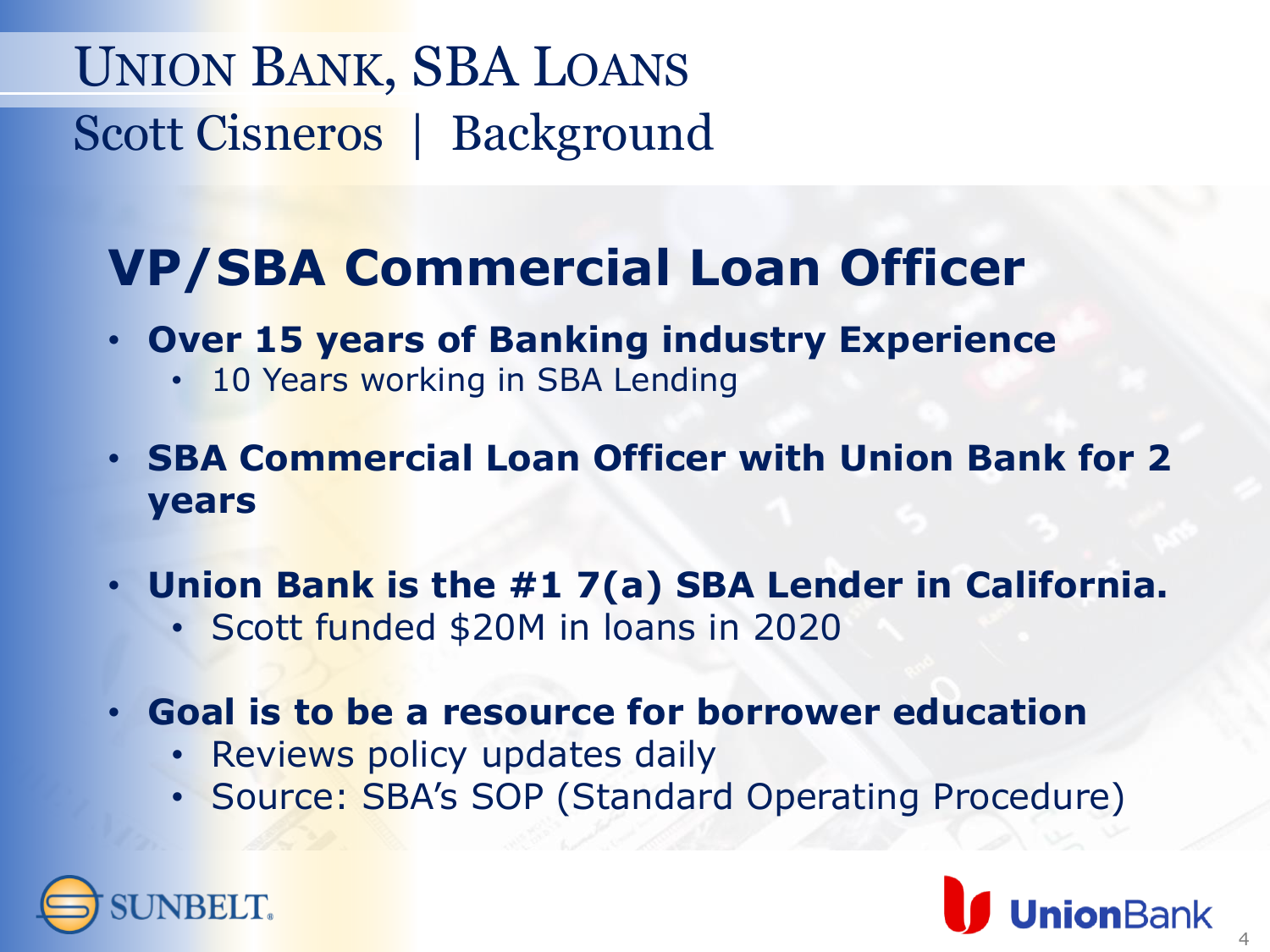## **7(a) & 504 Loan Update**

- **Loans approved on/before 9/27/2020 and fully disbursed on/after 9/28/2020**
	- ➢ **6 months of loan payment by SBA**
- **Loan approved before 3/27/2020**
	- ➢ **Except for loans made under Community Advantage Pilot Program**
	- ➢ **2 months of loan payment by SBA**
	- ➢ **May cover past due amount**
	- ➢ **Monthly payment capped at \$9,000**
	- ➢ **For borrowers in certain industries, SBA will make additional 3 months of loan payment**

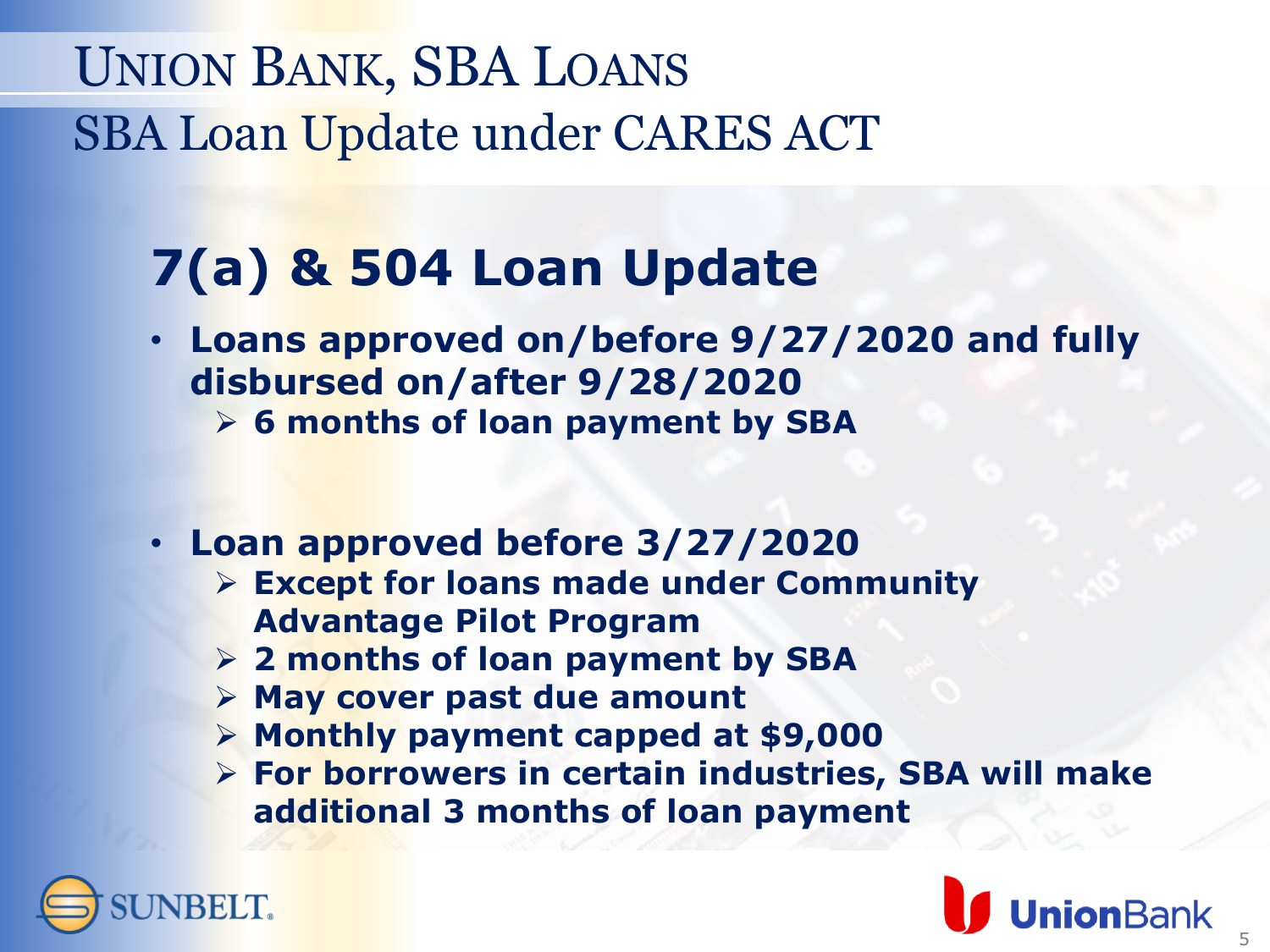## **7(a) & 504 Loan Update (cont'd)**

- **Loan approved beginning 2/1/2021 & ending 9/30/2021**
	- ➢ **3 months of loan payments by SBA + Waiving the guarantee fee.**
	- ➢ **Subject to availability of funds**



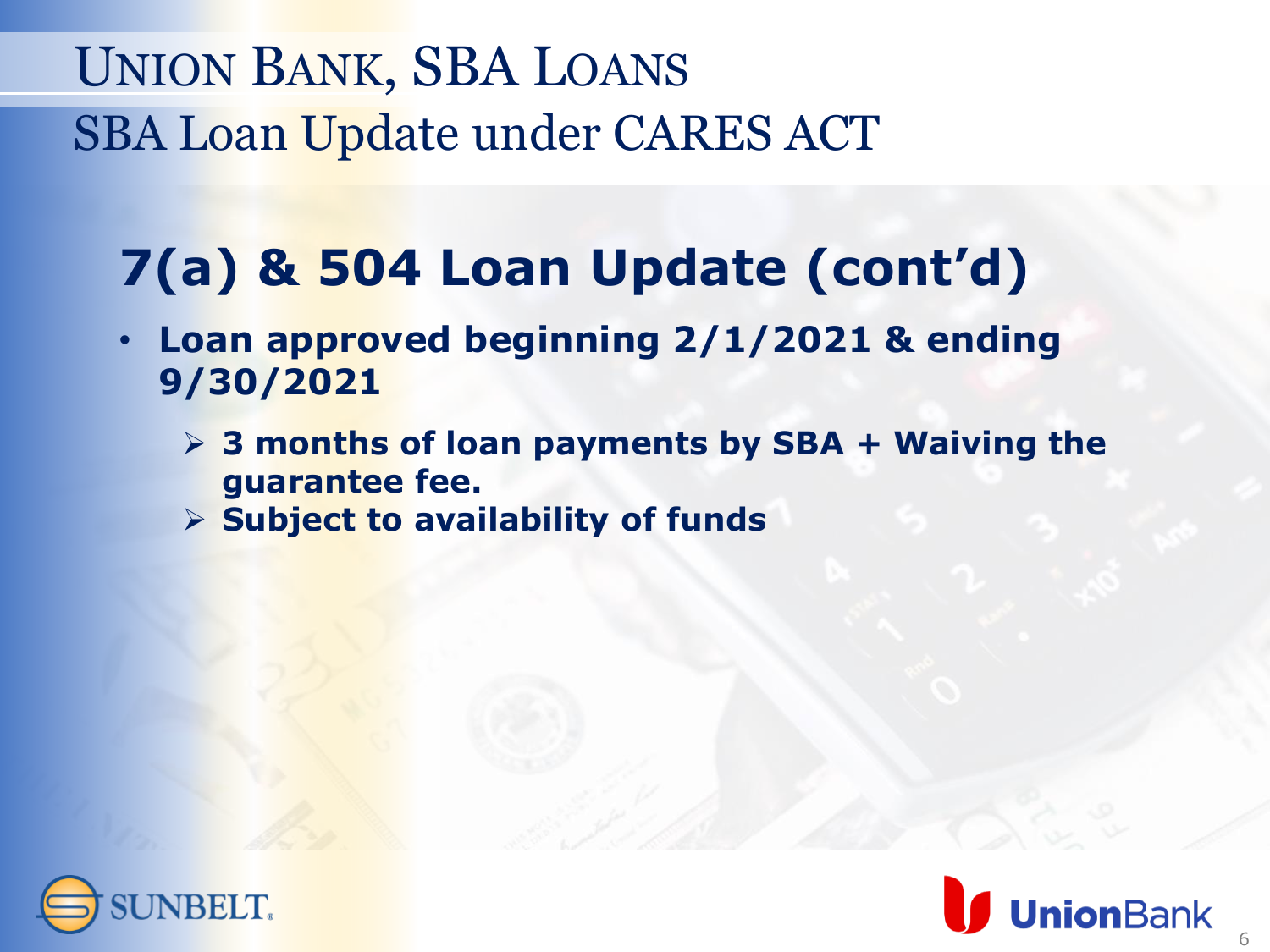## **Community Advantage Loans & Microloans**

- **Loan approved before 3/27/2020**
	- ➢ **5 months of loan payments by SBA**
	- ➢ **May cover 2 months of past due amount**
	- ➢ **Monthly payment capped at \$9,000**



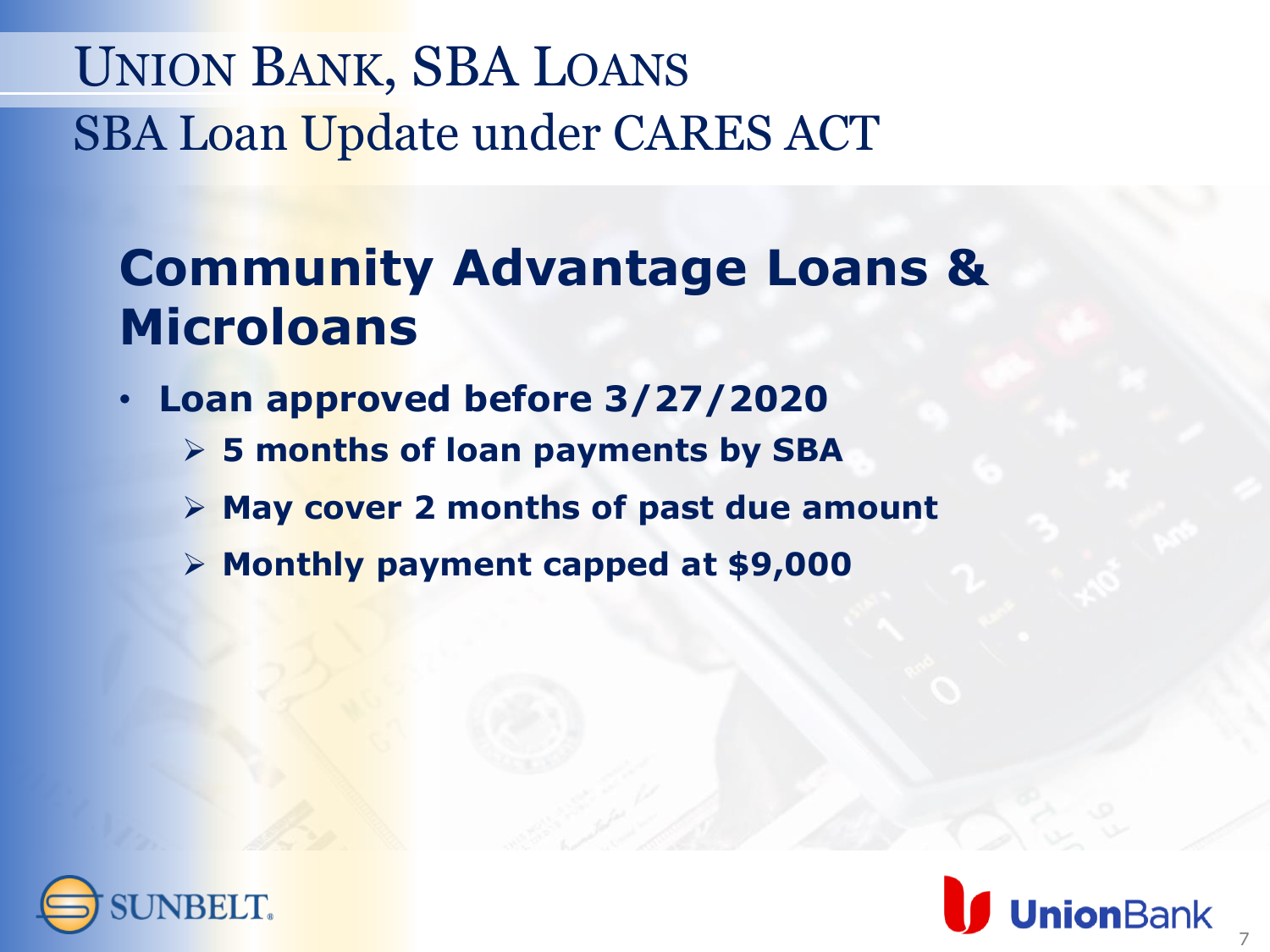## **Other Benefits under CARES ACT II**

- **Guaranty fee waived**
- **SBA guaranty increased to 90%**
- **Lenders are willing to lend more aggressively**
	- Increased guarantee



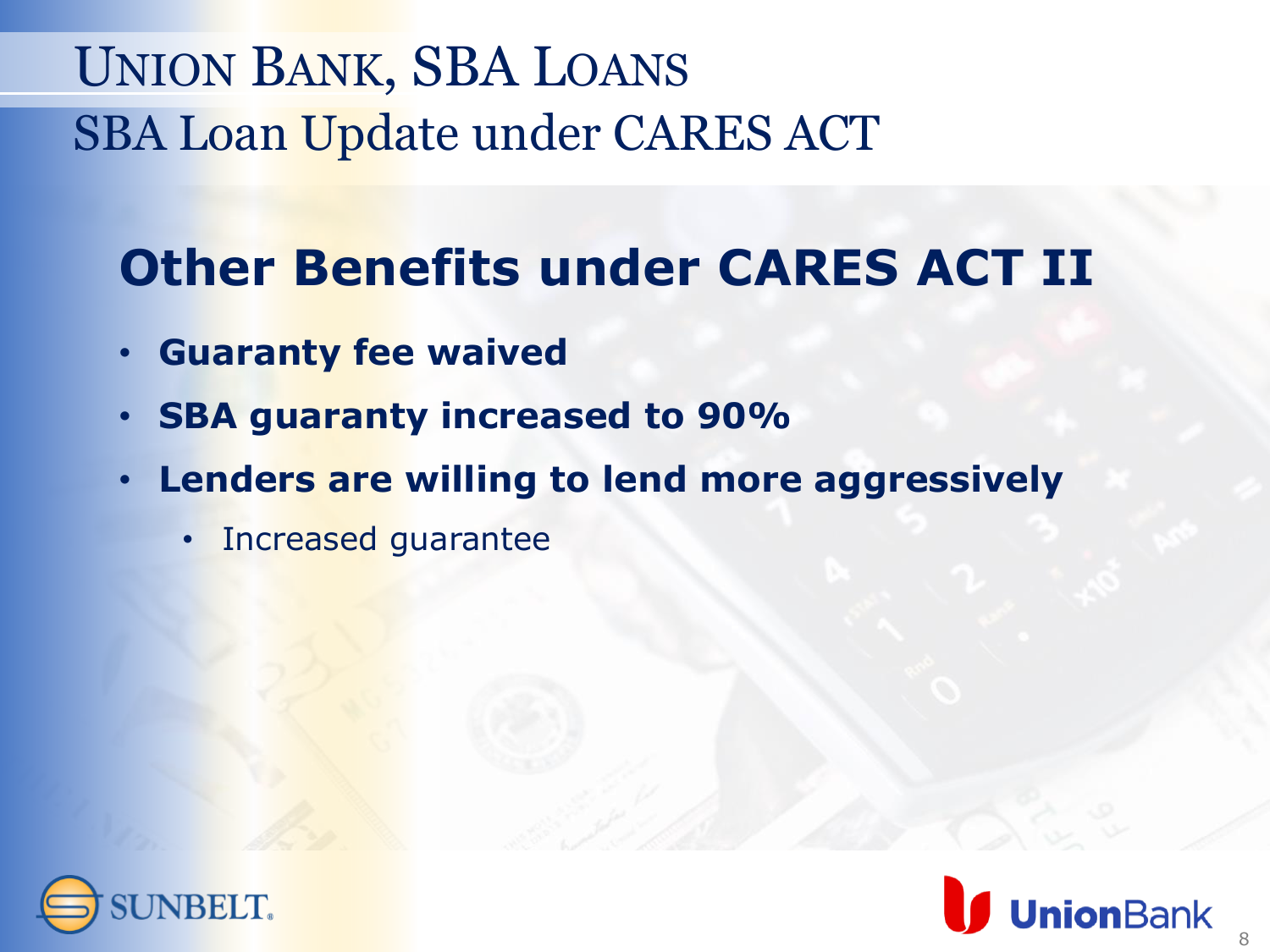## **PPP Program FAQ**

#### • **When to start**

 $\checkmark$  SBA starts to accept 2<sup>nd</sup> round of PPP applications on 1/13/2021

#### • **Eligible Use of Funds**

- $\checkmark$  Payroll, mortgage interest, rent, utilities, group health insurance cost
- ✓ Worker protection costs related to COVID-19
- ✓ Uninsured property damage costs caused by looting or vandalism during 2020
- ✓ Certain supplier costs and expenses for operations



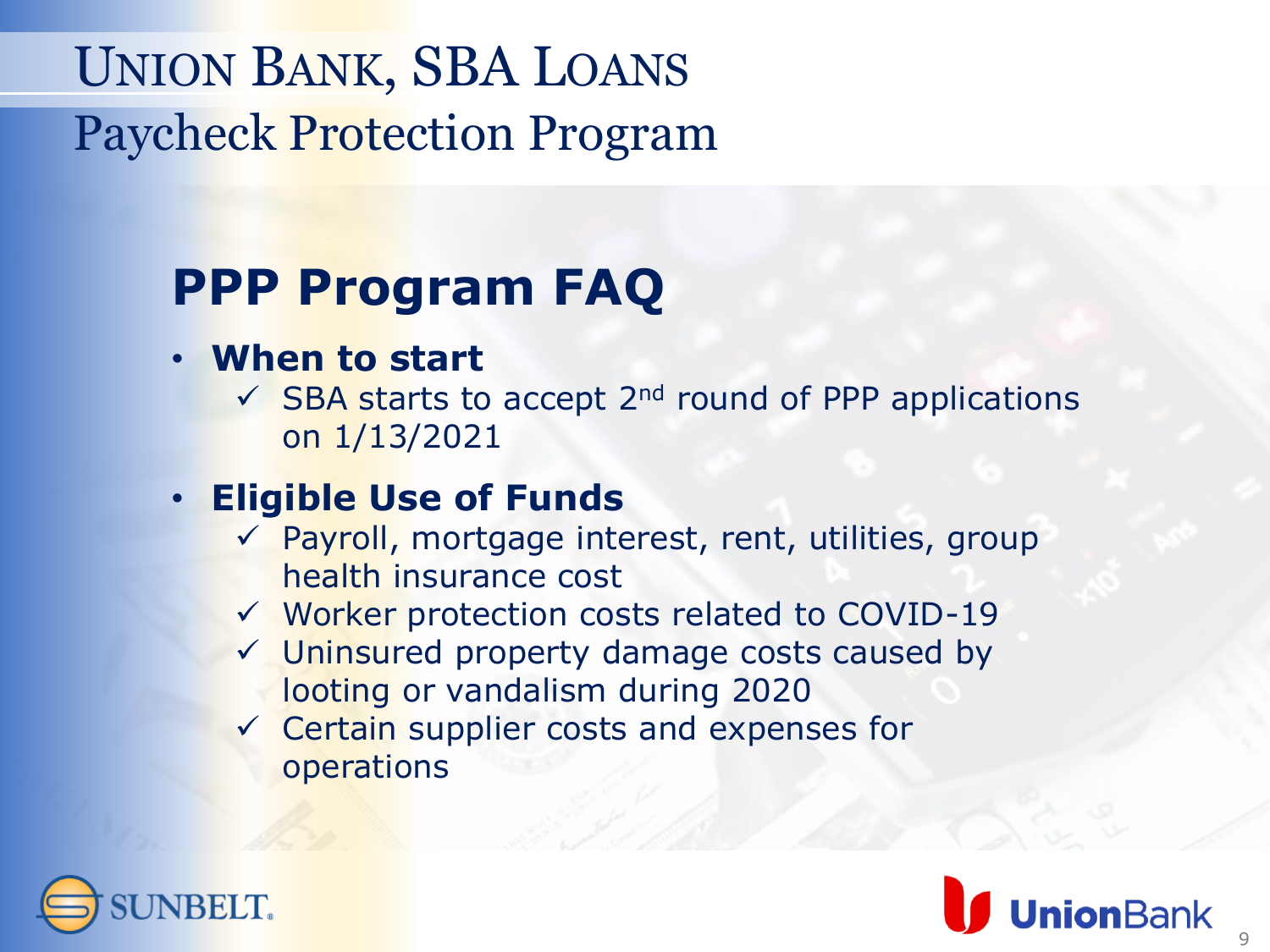## **PPP Program FAQ**

- **Maximum Loan Amount**
	- $\sqrt{2.5x}$  average monthly 2019 or 2020 payroll costs up to \$2 million
	- ✓ For borrowers in the Accommodation and Food services, 3.5x average monthly 2019 or 2020 payroll costs up to \$2 million



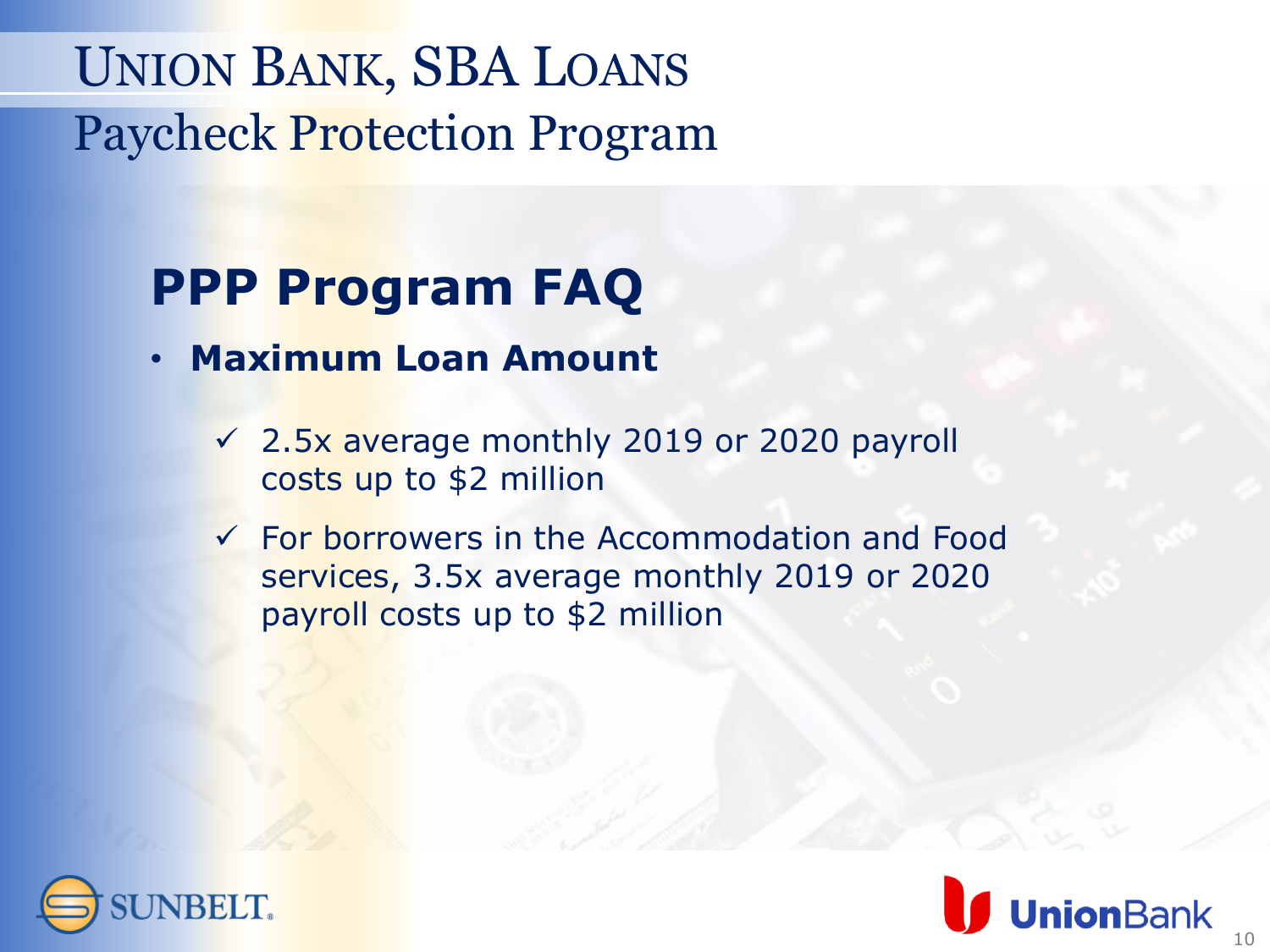## **PPP Program FAQ**

#### • **Who May Qualify**

- ✓ Previously received a First Draw PPP Loan and will or has used the full amount only for authorized uses
- $\checkmark$  Has no more than 300 employees; and
- ✓ Can demonstrate at least a 25% reduction in gross receipts between comparable quarters in 2019 and 2020



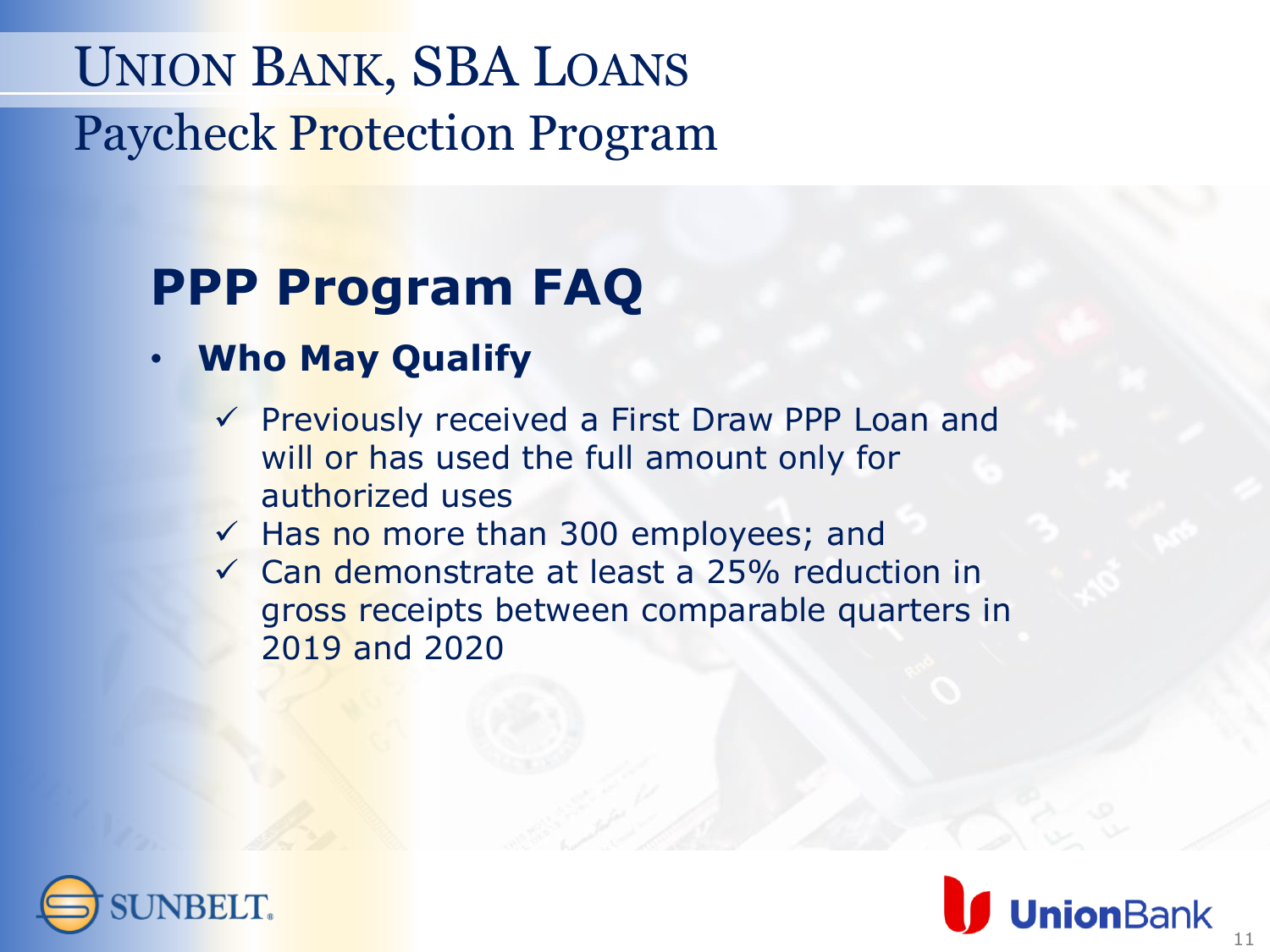## **PPP Program FAQ**

- **How and When to Apply**
	- $\checkmark$  Apply between 1/13/2021 and 3/31/2021
	- $\checkmark$  Application through participating banks
- **Amount of Forgiveness** 
	- ✓ Payroll costs over 24-week period starting from disbursement of the loan
	- ✓ May elect to use the 8-week period if received SBA loan number before June 5, 2020



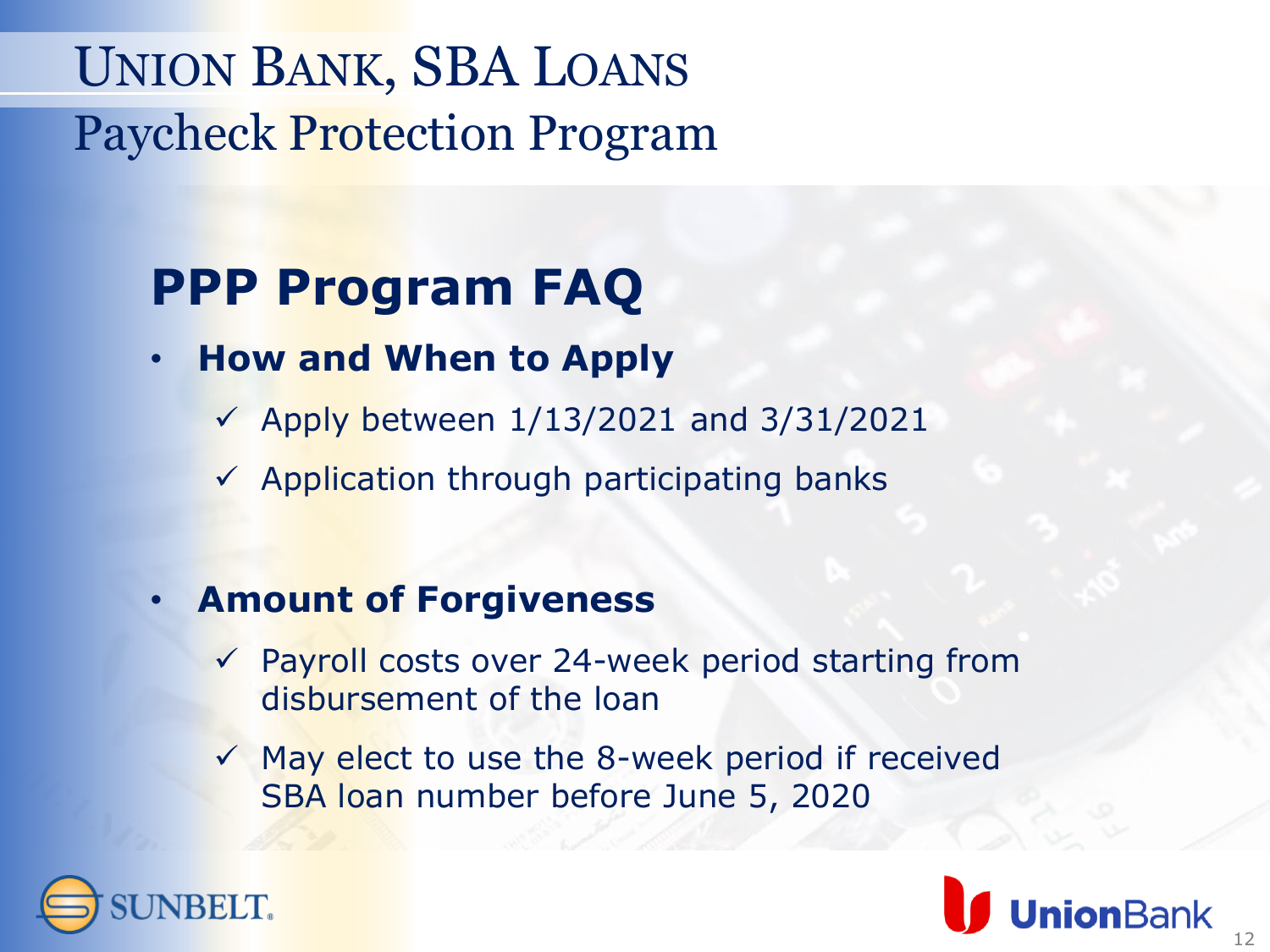## UNION BANK, SBA LOANS Lending Guideline Updates



**Scott Cisneros, VP/Commercial Loan Officer (916)321-6731 Scott.Cisneros@UnionBank.com**